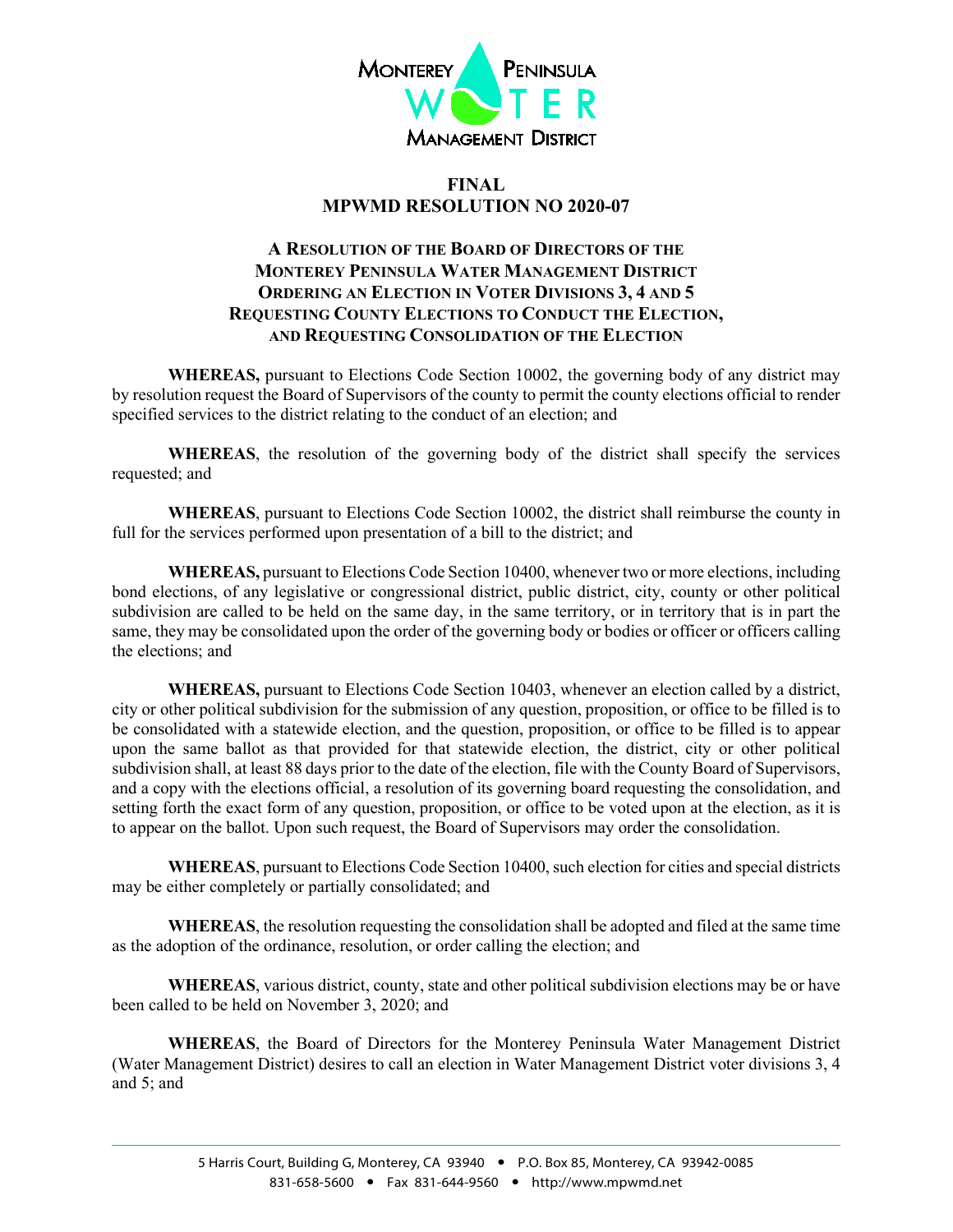**WHEREAS**, seats in divisions 3, 4 and 5 are for the full four-year terms, each; and

**WHEREAS** pursuant to Election Code Section 10515 should only one person file for candidacy in voter divisions 3, 4 or 5, the county elections official shall cancel the election in the affected division, and the Board of Supervisors of the County of Monterey shall appoint that candidate to fill the vacancy. Should no person file for candidacy in voter divisions 3, 4 or 5, the county elections official shall cancel the election in the affected division, and the Board of Supervisors of the County of Monterey shall appoint the candidate to fill the vacancy; and

**WHEREAS** pursuant to Elections Code Section 13307 Division 13, and as directed by the Water Management District Board of Directors on June 15, 2020, each candidate's Statement of Qualifications shall be limited to 400 words. Each candidate shall be responsible for paying the cost of publishing his or her Statement of Qualifications in the Voter's Information Pamphlet at the time of the filing of the statement; and

**WHEREAS** pursuant to Elections Code Section 10551, if a tie vote makes it impossible to determine which of two or more candidates has been elected, the county elections official shall notify the Water Management District Board of Directors, who shall forthwith notify the candidates who have received the tie votes to appear before it either personally or by representative at a time and place designated. The Water Management District Board of Directors shall, at that time and place, determine the tie by lot and declare the results.

**NOW THEREFORE, BE IT RESOLVED AND ORDERED** that the governing body of the Monterey Peninsula Water Management District hereby orders an election be called and consolidated with any and all elections also called to be held on **November 3, 2020** insofar as said elections are to be held in the same territory or in territory that is in part the same as the territory of the Water Management District, and requests the Board of Supervisors of the County of Monterey to order such consolidation under Elections Code Section 10401 and 10403.

**BE IT FURTHER RESOLVED AND ORDERED** that pursuant to Elections Code Section 10002 said governing body hereby requests the Board of Supervisors of the County of Monterey to permit the Monterey County Elections Department to provide any and all services necessary for conducting an election and agrees to pay for said services in full, and

**BE IT FURTHER RESOLVED AND ORDERED** that the Monterey County Elections Department conduct the election for the purpose of electing **three (3)** Members to this Governing Board on the **November 3, 2020** ballot:

| <b>SEATS OPEN</b> | OEEICE   | <b>TERM</b> | <b>DIVISION</b> |  |
|-------------------|----------|-------------|-----------------|--|
|                   | Director | 4 years     |                 |  |
|                   | Director | 4 years     |                 |  |
|                   | Director | 4 years     |                 |  |

**BE IT FURTHER RESOLVED AND ORDERED** that pursuant to Elections Code Section 13307 Division 13, and as directed by the Water Management District Board of Directors on June 15, 2020, each candidate's Statement of Qualifications shall be limited to 400 words. Each candidate shall be responsible for paying the cost of publishing his or her Statement of Qualifications in the Voter's Information Pamphlet at the time of the filing of the statement; and

**BE IT FURTHER RESOLVED AND ORDERED** that pursuant to Election Code Section 10515 should only one person file for candidacy in voter divisions 3, 4 or 5, the county elections official shall cancel the election in the affected division, and the Board of Supervisors of the County of Monterey shall